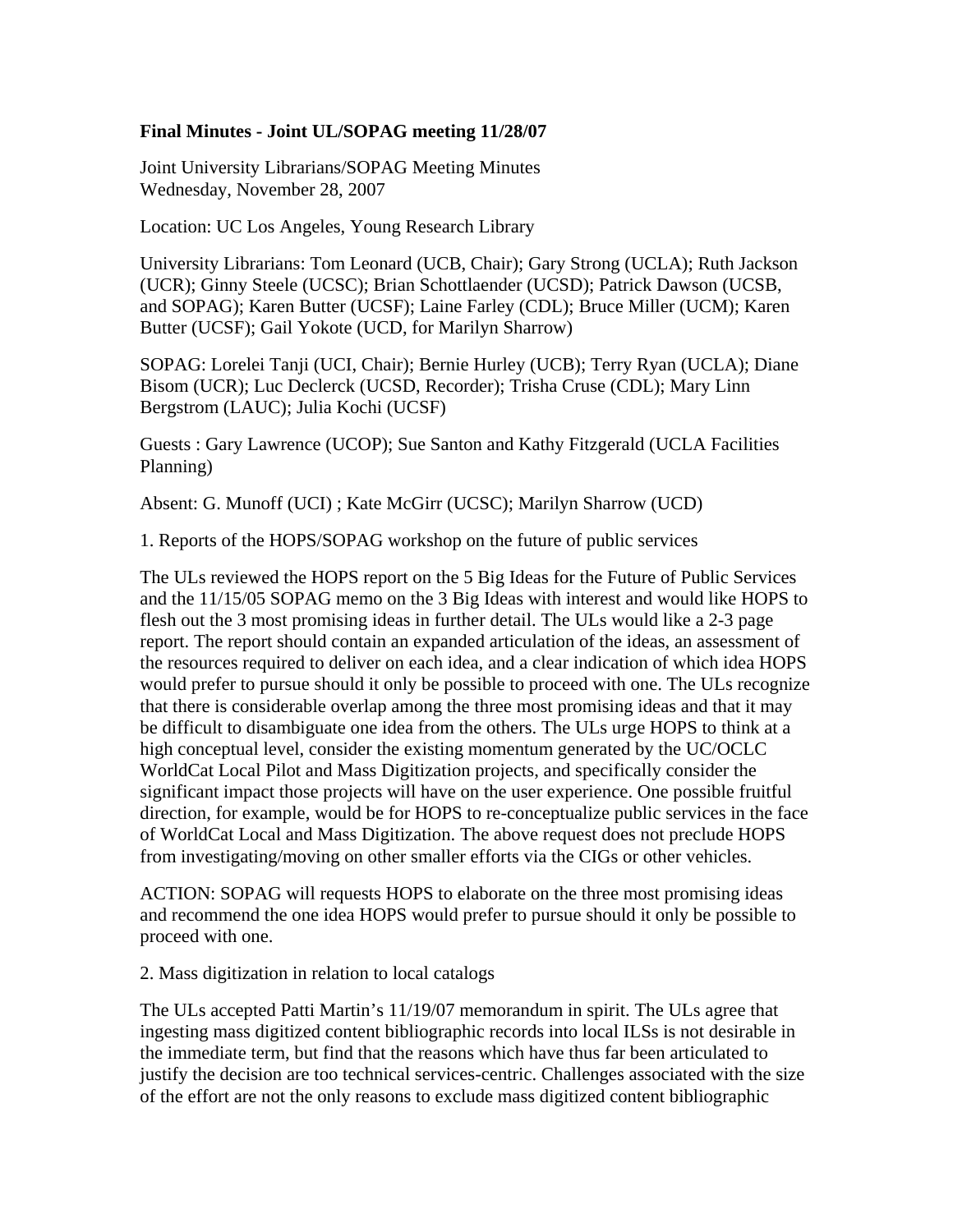records from ILSs. There are important public services reasons as well and the ULs would like to see those reasons articulated before the explanation is made public. B. Hurley pointed out that the reasons for excluding mass digitized content bibliographic records from Melvyl should be included in the same message. Proposed locations for the articulation include the HOPS FAQ, which is in progress, and the UC/OCLC Pilot Implementation website at http://libraries.universityofcalifornia.edu/about/uc\_oclc.html. Before leaving this topic, it was emphasized that the decision not to include mass digitized content bibliographic records in Melvyl and ILSs is temporary in nature. It is premature to make a final decision and the ULs fully expect to revisit this question as the project unfolds.

3. Update from University Librarians' meeting of November 27, 2007

B. Schottlaender reported on topics discussed at the ULs meeting the previous day.

• Google: Visits to UCSD and UCSC have been scheduled. Any press releases regarding the expansion of Google digitization to the campuses will be coordinated by the ULs with UCOP Strategic Communications and Google.

• Bibliographic Services Task Force: The UC/OCLC Implementation Team is coming to the end of the analysis/design phase and moving into preparations for the pilot, which is scheduled for April 2008. There are a number of actions that each campus will need to invest effort in. These include: record reclamation, testing and configuring Z39.50 servers, confirming WorldCat Local settings, and preparing for the launch. The pilot assessment phase will probably extend to the end of December and the partnership between UC and OCLC will be evaluated against success criteria developed by the UC/OCLC Executive Team.

• Resource Sharing Budget: The budget is in deficit. Systemwide funds can cover the 2007/08 fiscal year but ULs are concerned about future years. The UL Steering Committee will prepare a charge asking CDC to review expenditures and recommend options for reducing central funding. The report will be due by mid-February 2008. The ULs will also ask for a review of the shared print budget.

• Systemwide Strategic Directions: The ULs had a long discussion regarding systemwide activities and the possible addition of data curation services, amongst other things. G. Lawrence and G. Strong will be drafting text for addition to the Strategic Directions document, although there is also the possibility that it may soon be time to create a whole new document.

• Binding Report: The ULs endorsed some of the recommendations in the report and asked D. Martinelli for additional information regarding the feasibility of certain recommendations.

• Digital Preservation: A draft policy which will include criteria for the deposit of materials by UC and non-UC depositors into the Digital Preservation Repository (DPR) is close to completion. The ULs have also endorsed the SLFB to serve as the governing body for Digital Preservation.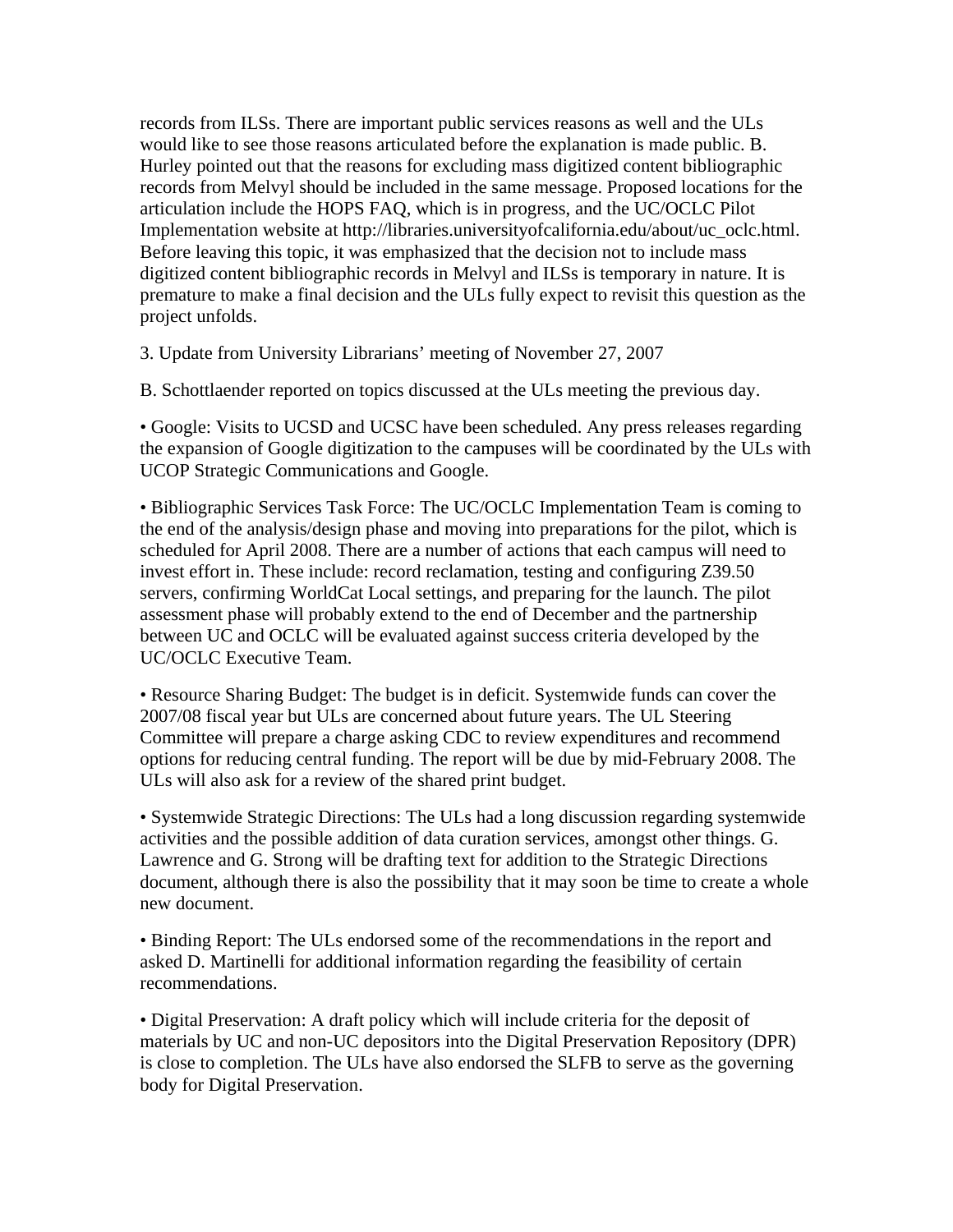4. Planning for SRLF Phase 3: programs and services

G. Lawrence invited all present, including guests Sue Santon and Kathy Fitzgerald from UCLA Facilities Planning, to comment, brainstorm, and provide advice and feedback regarding the SRLF Phase 3 planning process.

ACTION: B. Hurley to send past NRLF planning documents to UCLA

ACTION: Sue Santon, Kathy Fitzgerald, and Gary Strong will identify next steps

## 5. SOPAG Items

a. SOPAG Collaborative Principles

B. Hurley reported that SOPAG had held a "lessons learned" exercise based on the systemwide project to install the ILL VDX system and had identified a number of areas where processes could be improved or better defined. One such area is the allocation of responsibilities. The UC Libraries have had a tendency to appoint a single individual to cover a wide range of project management responsibilities which is often too much for a single person to handle. After much discussion and review, SOPAG crafted a document intended to guide the allocation of roles and responsibilities both centrally and on campuses. SOPAG intends to use it when the next systemwide project is undertaken. G. Steele remarked that the document was very helpful, but that in her experience systemwide project issues often arise due to a perceived lack of clarity about the level of buy-in from ULs. Following additional discussion, it was agreed that the ULs need to be advocates for all Systemwide projects and that advocacy means making sure that sufficient resources (both financial and personnel) are provided to ensure the success of projects. The ULs also noted that since most UC staff involved in Systemwide projects are LAUC members, LAUC is a de facto member of Systemwide projects.

b. SOPAG Task Force on Electronic Theses and Dissertations: Charge

T. Cruse reported that members of the Scholarly Publishing Group had met with campus Graduate Deans and were told that ETD discussions will be picked up again in a year. Campus Libraries, however, are very interested in addressing the issues sooner and do not want to wait another year. In response to this interest, SOPAG will launch a Task Group charged to address the issues in two phases. Phase 1 will be a pilot study of the issues and identification of workflows with campuses that are already, or soon will be, submitting ETDs electronically. Phase 2 will be informed by the activities of Phase 1 and be expanded to include other campuses that are interested in submitting EDTs electronically. The initial focus will be on the preservation of ETDs but public access and collection management issues will also be taken into consideration.

## c. CDC

J. Kochi reported that CDC is working on criteria for the purchase of shared print collections and the evaluation of resources to support and manage new shared print collections. She also reminded the ULs that Elsevier title adjustments will continue for one more year since the contract goes to 2009. The RLF De-duplication Task Force is